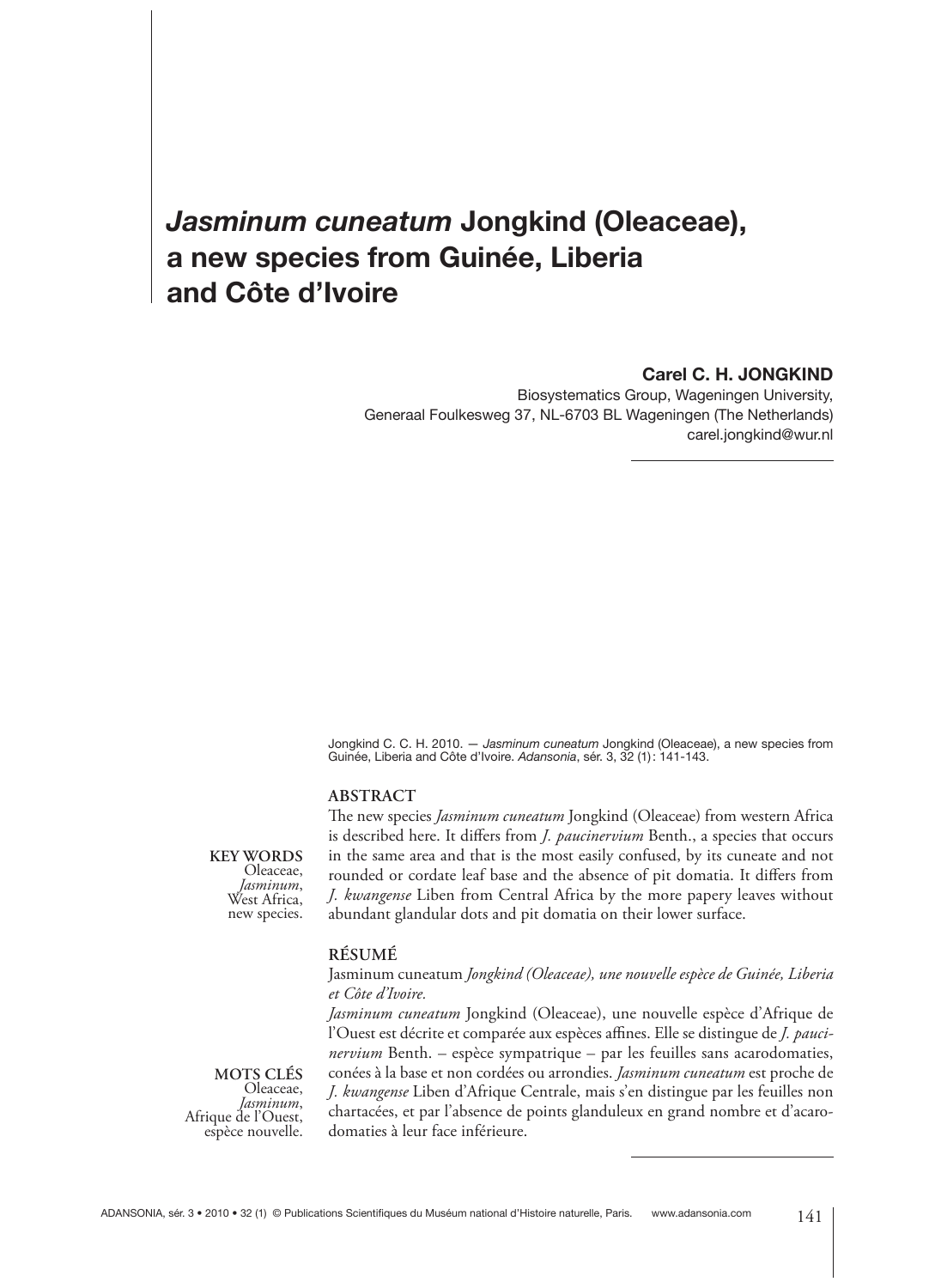

FIG. 1. — **A**-**D**, *Jasminum paucinervium* Benth.; **A**-**C**, leaves; **D**, leaf with detail showing pit domatia; **E**-**I**, *Jasminum cuneatum* Jongkind; **E**-**H**, leaves; **I**, infl orescence. A, *van der Burg 307*; B, *Andoh FH 5641*; C, *Berhaut 6229*; D, *Bos 1878*; E, *Linder 1172*; F, *Jongkind 8376*; G, *Jacques-Félix 861*; H, *Chevalier 21182*. D and E illustrated by Marjolein Spitteler. Scale bars: 1 cm.

## INTRODUCTION

*Jasminum* L. is an Old World genus of 150 or more species of which 25 to 30 occur in Africa (Kupicha 1983). Only seven species were known from the *Flora of Tropical West Africa* area (Green 1963). Recently a small *Jasminum* liana was collected in Guinée in the forest on the West slopes of the Nimba Mountains. With the *Flora of West Tropical Africa* it keys out as *J. paucinervium* Benth., a well known species that is found from Senegal to Uganda, because it has simple leaves with a few hairs in the axil of the larger lateral nerves beneath, but it did not match that species when compared in the herbarium. The leaves of the new species called *J. cuneatum* are different from those of *J. paucinervium* (Fig. 1) in that their base is cuneate instead of cordate to rounded, the basal nerves are less conspicuous than the others and not strong and ascending, and it does not have pit domatia. When *J. cuneatum* is compared with the other climbing *Jasminum* species from the forests of the Guinea-Congolean Region it shows most similarity with *J. kwangense* Liben from Congo-Kinshasa and Gabon (see Liben 1973: 20). The two species have the same shape of inflorescence, and the flowers and shape of the leaf are also more or less the same. *Jasminum cuneatum* differs from *J. kwangense* by the more papery leaves without abundant glandular dots and pit domatia on their lower surface. In the herbaria in Paris and Kew several conspecific specimens were found, specimens that where earlier identified as *J. paucinervium* or *J. preussii* Engl. & Knobl. Hawthorne & Jongkind (2006: 434) erroneously called the new species *J. preussii*, but the real *J. preussii* has never been found this far to the west.